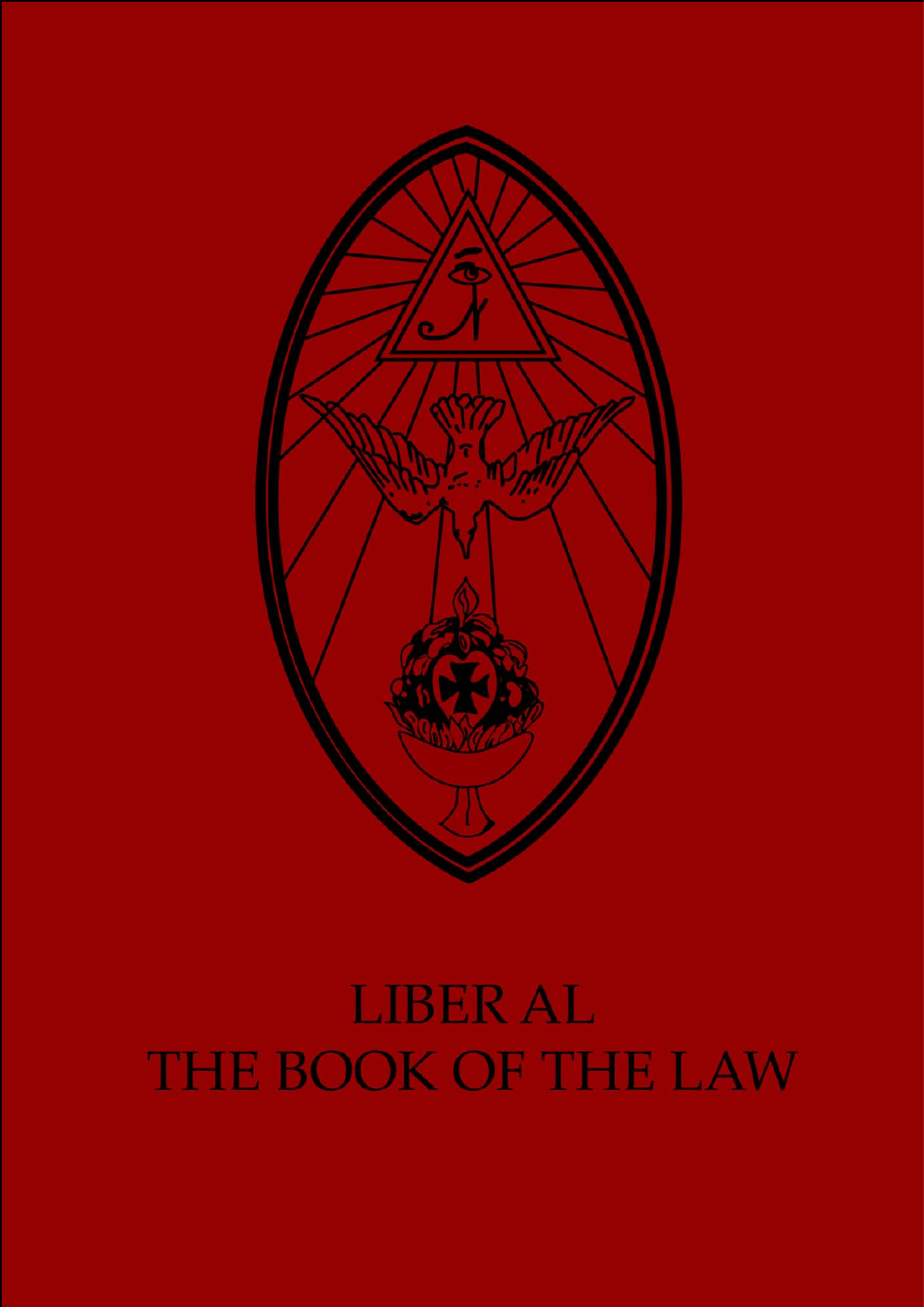Al (Liber Legis)THE BOOK OF THE LAW SUB FIGURA XXXI AS DELIVERED BY 93 - AIWASS - 418 TO ANKY0F0N-KHONSU THE PRIEST OF THE PRINCES WHO IS 666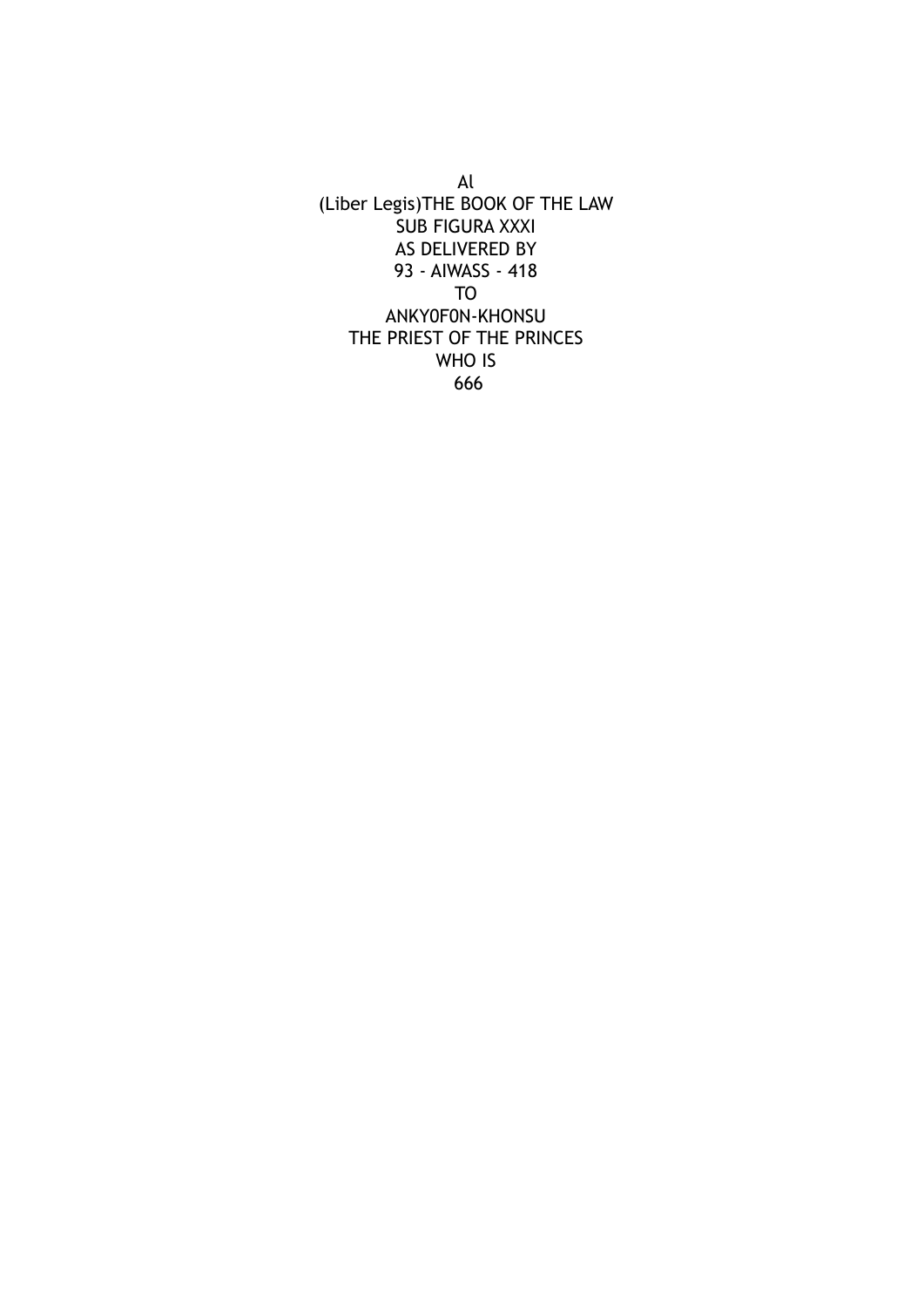#### THE COMMENT

Do what thou wilt shall be the whole of the Law.

The study of this Book is forbidden. It is wise to destroy this copy after the first reading.

Whosoever disregards this does so at his own risk and peril. These are most dire.

Those who discuss the contents of this Book are to be shunned by all, as centres of pestilence.

All questions of the Law are to be decided only by appeal to my writings, each for himself.

There is no law beyond Do what thou wilt.

Love is the law, love under will.

The priest of the princes,

#### ANKH-F-N-KHONSU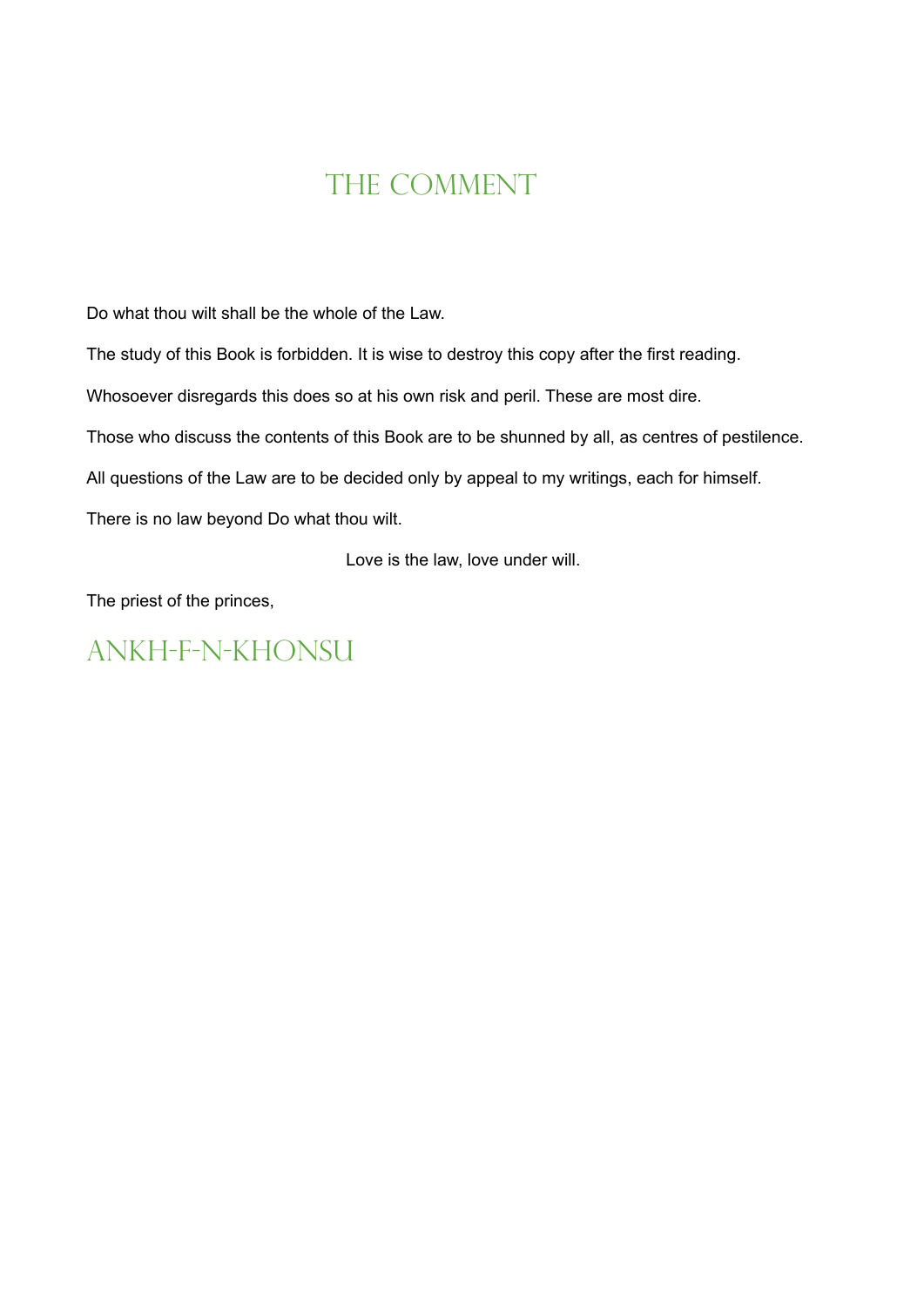# CHAPTER I

I,1: Had! The manifestation of Nuit.

I,2: The unveiling of the company of heaven.

I,3: Every man and every woman is a star.

I,4: Every number is infinite; there is no difference.

I,5: Help me, o warrior lord of Thebes, in my unveiling before the Children of men!

I,6: Be thou Hadit, my secret centre, my heart & my tongue!

I,7: Behold! it is revealed by Aiwass the minister of Hoor-paar-kraat.

I,8: The Khabs is in the Khu, not the Khu in the Khabs.

I,9: Worship then the Khabs, and behold my light shed over you!

10: Let my servants be few & secret: they shall rule the many & the known.

I,11: These are fools that men adore; both their Gods & their men are fools.

I,12: Come forth, o children, under the stars, & take your fill of love!

I,13: I am above you and in you. My ecstasy is in yours. My joy is to see your joy.

I,14:

Above, the gemméd azure is The naked splendour of Nuit; She bends in ecstasy to kiss The secret ardours of Hadit. The winged globe,the starry blue, Are mine, O Ankh-af-na-khonsu!

I,15: Now ye shall know that the chosen priest & apostle of infinite space is the prince-priest the Beast; and in his woman called the Scarlet Woman is all power given. They shall gather my children into their fold: they shall bring the glory of the stars into the hearts of men.

I,16: For he is ever a sun, and she a moon. But to him is the winged secret flame, and to her the stooping starlight.

I,17: But ye are not so chosen.

I,18: Burn upon their brows, o splendrous serpent!

I,19: O azure-lidded woman, bend upon them!

I,20: The key of the rituals is in the secret word which I have given unto him.

I,21: With the God & the Adorer I am nothing: they do not see me. They are as upon the earth; I am Heaven, and there is no other God than me, and my lord Hadit.

I,22: Now, therefore, I am known to ye by my name Nuit, and to him by a secret name which I will give him when at last he knoweth me. Since I am Infinite Space, and the Infinite Stars thereof, do ye also thus. Bind nothing! Let there be no difference made among you between any one thing & any other thing; for thereby there cometh hurt.

I,23: But whoso availeth in this, let him be the chief of all!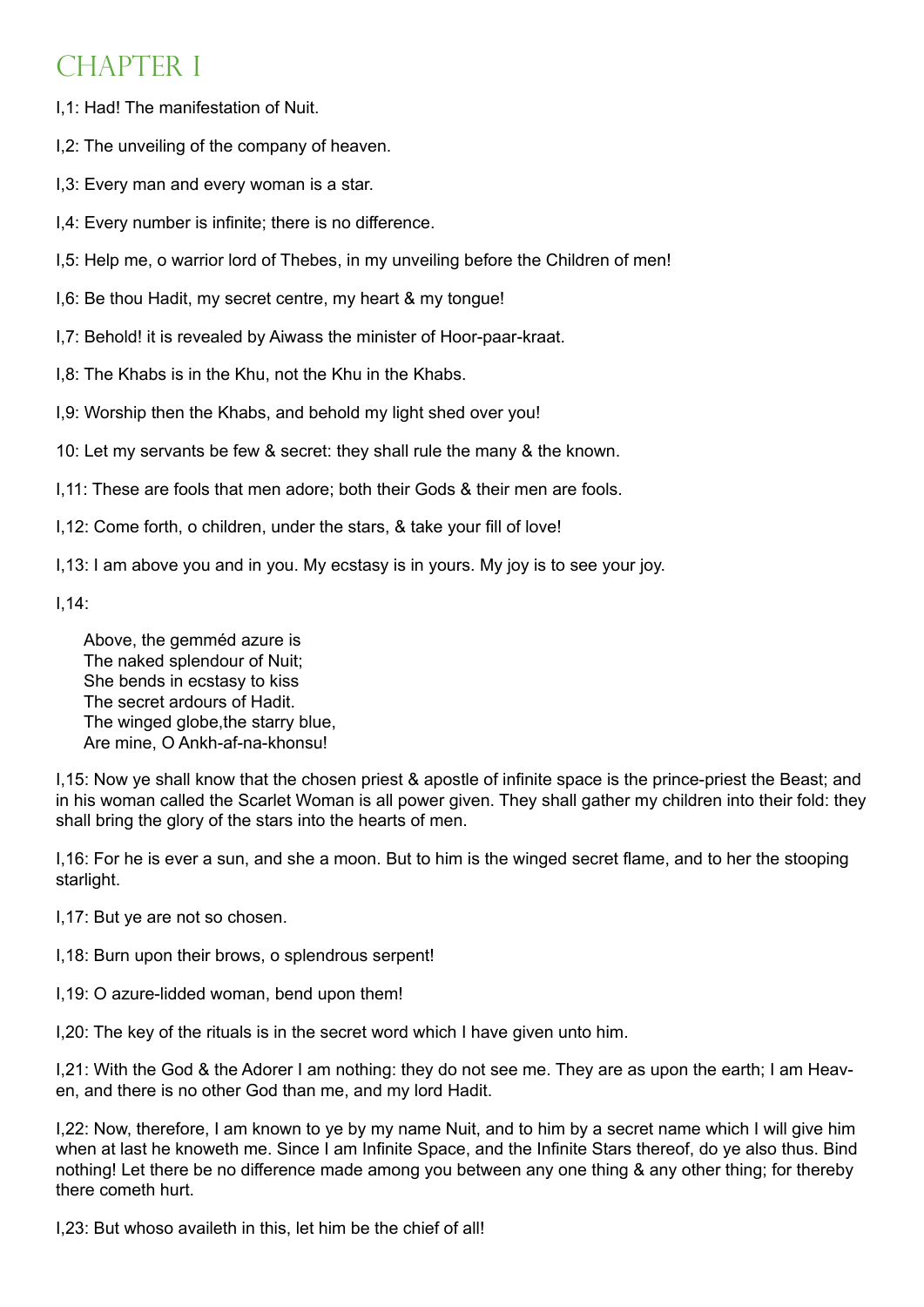I,24: I am Nuit, and my word is six and fifty.

I,25: Divide, add, multiply, and understand.

I,26: Then saith the prophet and slave of the beauteous one: Who am I, and what shall be the sign? So she answered him, bending down, a lambent flame of blue, all-touching, all penetrant, her lovely hands upon the black earth, & her lithe body arched for love, and her soft feet not hurting the little flowers: Thou knowest! And the sign shall be my ecstasy, the consciousness of the continuity of existence, the omnipresence of my body.

I,27: Then the priest answered & said unto the Queen of Space, kissing her lovely brows, and the dew of her light bathing his whole body in a sweet-smelling perfume of sweat: O Nuit, continuous one of Heaven, let it be ever thus; that men speak not of Thee as One but as None; and let them speak not of thee at all, since thou art continuous!

I,28: None, breathed the light, faint & faery, of the stars, and two.

I,29: For I am divided for love's sake, for the chance of union.

I,30: This is the creation of the world, that the pain of division is as nothing, and the joy of dissolution all.

I,31: For these fools of men and their woes care not thou at all! They feel little; what is, is balanced by weak joys; but ye are my chosen ones.

I,32: Obey my prophet! follow out the ordeals of my knowledge! seek me only! Then the joys of my love will redeem ye from all pain. This is so: I swear it by the vault of my body; by my sacred heart and tongue; by all I can give, by all I desire of ye all.

I,33: Then the priest fell into a deep trance or swoon, & said unto the Queen of Heaven; Write unto us the ordeals; write unto us the rituals; write unto us the law!

I,34: But she said: the ordeals I write not: the rituals shall be half known and half concealed: the Law is for all.

I,35: This that thou writest is the threefold Book of Law.

I,36: My scribe Ankh-af-na-khonsu, the priest of the princes, shall not in one letter change this book; but lest there be folly, he shall comment thereupon by the wisdom of Ra-Hoor-Khu-it.

I,37: Also the mantras and spells; the obeah and the wanga; the work of the wand and the work of the sword; these he shall learn and teach.

I,38: He must teach; but he may make severe the ordeals.

I,39: The word of the Law is Thelema.\*

\* Greek letters in MS: theta-epsilon-lambda-eta-mu-alpha.

I,40: Who calls us Thelemites will do no wrong, if he look but close into the word. For there are therein Three Grades, the Hermit, and the Lover, and the man of Earth. Do what thou wilt shall be the whole of the Law.

I,41: The word of Sin is Restriction. O man! refuse not thy wife, if she will! O lover, if thou wilt, depart! There is no bond that can unite the divided but love: all else is a curse. Accursed! Accursed be it to the aeons! Hell.

I,42: Let it be that state of manyhood bound and loathing. So with thy all; thou hast no right but to do thy will.

I,43: Do that, and no other shall say nay.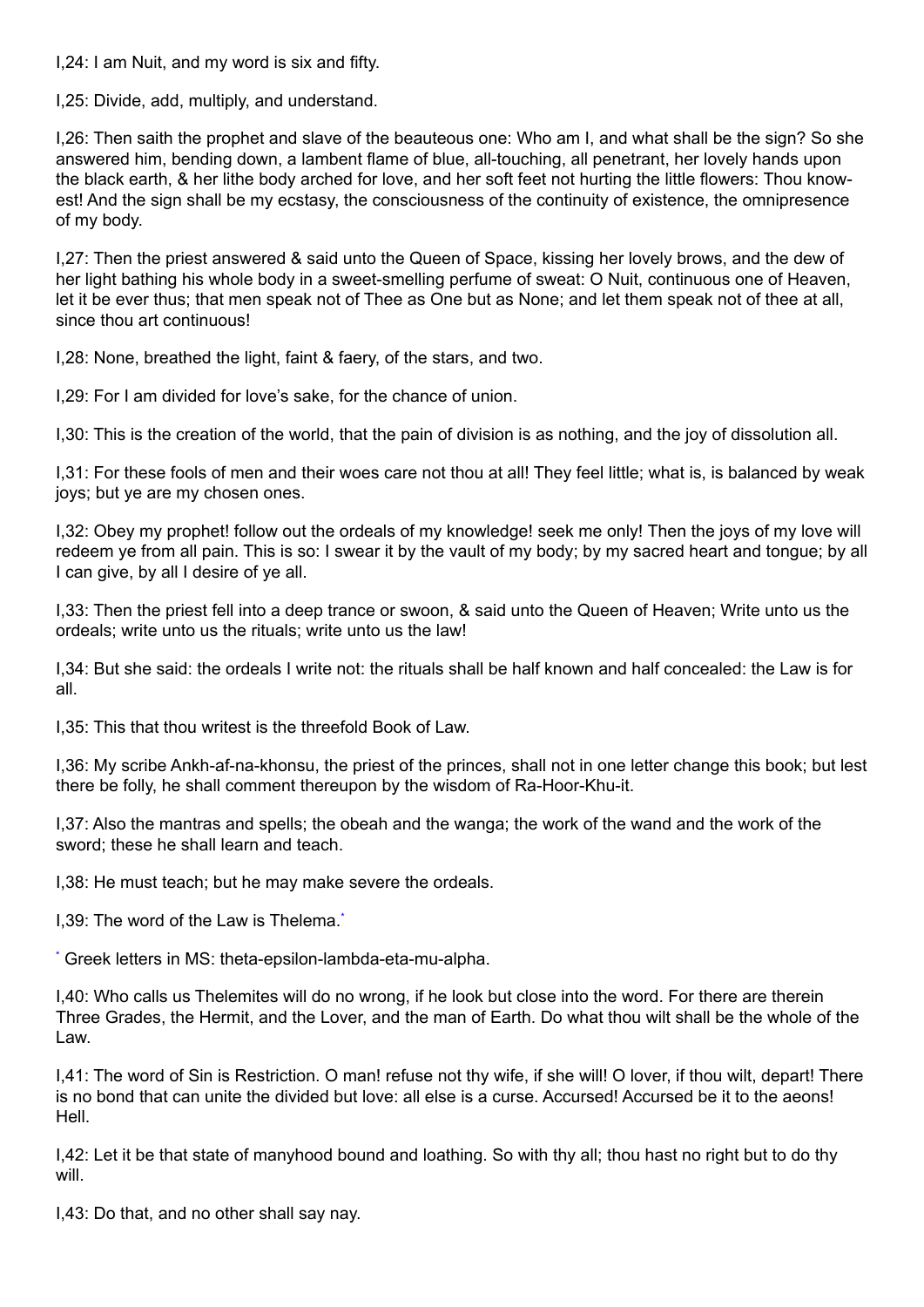I,44: For pure will, unassuaged of purpose, delivered from the lust of result, is every way perfect.

I,45: The Perfect and the Perfect are one Perfect and not two; nay, are none!

I,46: Nothing is a secret key of this law. Sixty-one the Jews call it; I call it eight, eighty, four hundred & eighteen.

I,47: But they have the half: unite by thine art so that all disappear.

I,48: My prophet is a fool with his one, one, one; are not they the Ox, and none by the Book?

I,49: Abrogate are all rituals, all ordeals, all words and signs. Ra-Hoor-Khuit hath taken his seat in the East at the Equinox of the Gods; and let Asar be with Isa, who also are one. But they are not of me. Let Asar be the adorant, Isa the sufferer; Hoor in his secret name and splendour is the Lord initiating.

I,50: There is a word to say about the Hierophantic task. Behold! there are three ordeals in one, and it may be given in three ways. The gross must pass through fire; let the fine be tried in intellect, and the lofty chosen ones in the highest. Thus ye have star & star, system & system; let not one know well the other!

I,51: There are four gates to one palace; the floor of that palace is of silver and gold; lapis lazuli & jasper are there; and all rare scents; jasmine & rose, and the emblems of death. Let him enter in turn or at once the four gates; let him stand on the floor of the palace. Will he not sink? Amn. Ho! warrior, if thy servant sink? But there are means and means. Be goodly therefore: dress ye all in fine apparel; eat rich foods and drink sweet wines and wines that foam! Also, take your will and fill of love as ye will, when, where, and with whom ye will! But always unto me.

I,52: If this be not aright; if ye confound the space-marks, saying: They are one; or saying, They are many; if the ritual be not ever unto me: then expect the direful judgments of Ra Hoor Khuit!

I,53: This shall regenerate the world, the little world my sister, my heart & my tongue, unto whom I send this kiss. Also, o scribe and prophet, though thou be of the princes, it shall not assuage thee nor absolve thee. But ecstasy be thine and joy of earth: ever To me! To me!

I,54: Change not as much as the style of a letter; for behold! thou, o prophet, shalt not behold all these mysteries hidden therein.

I,55: The child of thy bowels, he shall behold them.

I,56: Expect him n ot from the East, nor from the West; for from no expected house cometh that child. Aum! All words are sacred and all prophets true; save only that they understand a little; solve the first half of the equation, leave the second unattacked. But thou hast all in the clear light, and some, though not all, in the dark.

I,57: Invoke me under my stars! Love is the law, love under will. Nor let the fools mistake love; for there are love and love. There is the dove, and there is the serpent. Choose ye well! He, my prophet, hath chosen, knowing the law of the fortress, and the great mystery of the House of God. All these old letters of my Book are aright; but \* is not the Star. This also is secret: my prophet shall reveal it to the wise.

\* In MS, the symbol found here is usually interpreted as the Hebrew letter Tzaddi.

I,58: I give unimaginable joys on earth: certainty, not faith, while in life, upon death; peace unutterable, rest, ecstasy; nor do I demand aught in sacrifice.

I,59: My incense is of resinous woods & gums; and there is no blood therein: because of my hair the trees of Eternity.

I,60: My number is 11, as all their numbers who are of us. The Five Pointed Star, with a Circle in the Middle, & the circle is Red. My colour is black to the blind, but the blue & gold are seen of the seeing. Also I have a secret glory for them that love me.

I,61: But to love me is better than all things: if under the night-stars in the desert thou presently burnest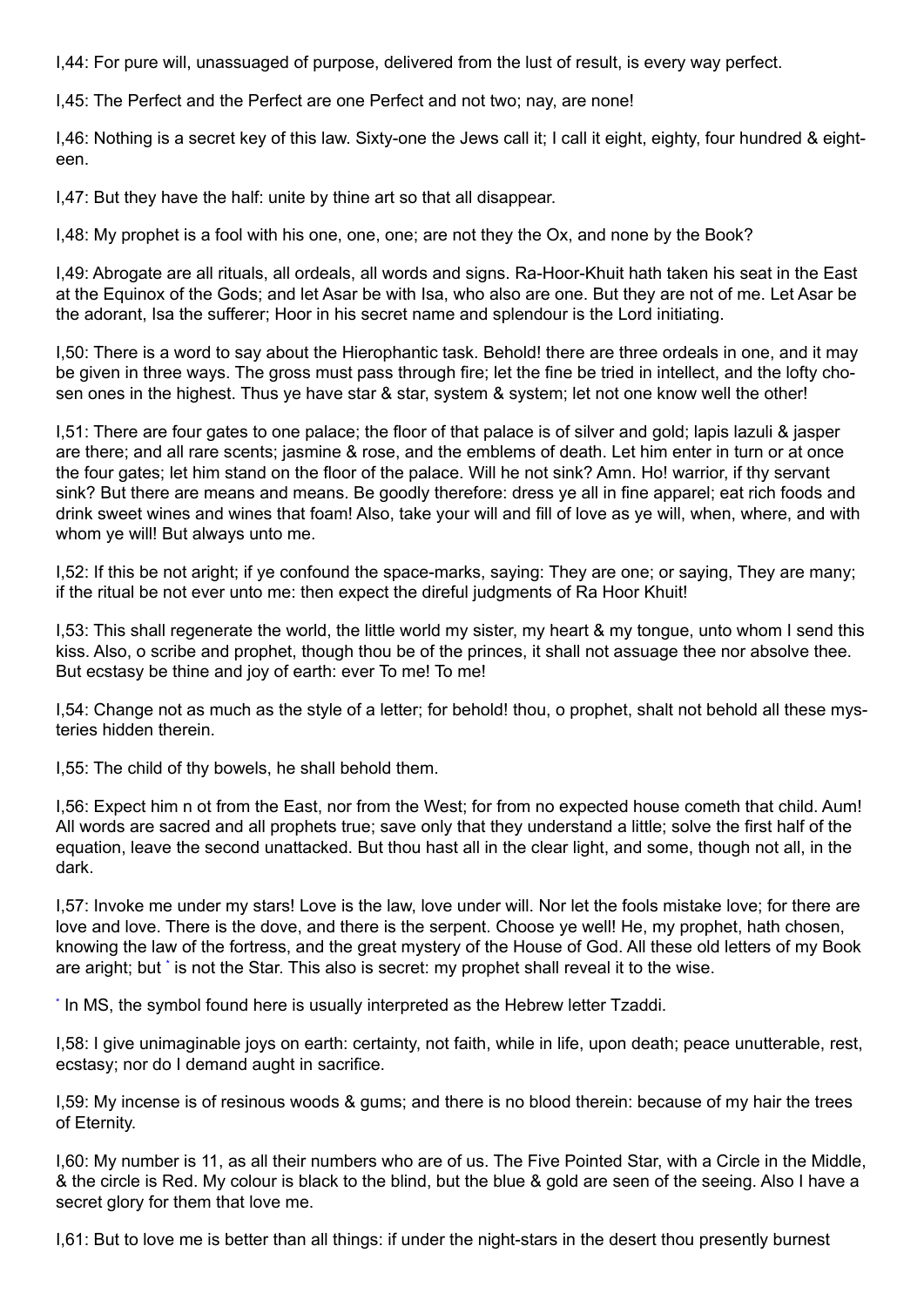mine incense before me, invoking me with a pure heart, and the Serpent flame therein, thou shalt come a little to lie in my bosom. For one kiss wilt thou then be willing to give all; but whoso gives one particle of dust shall lose all in that hour. Ye shall gather goods and store of women and spices; ye shall wear rich jewels; ye shall exceed the nations of the Earth in splendour & pride; but always in the love of me, and so shall ye come to my joy. I charge you earnestly to come before me in a single robe, and covered with a rich headdress. I love you! I yearn to you! Pale or purple, veiled or voluptuous, I who am all pleasure and purple, and drunkenness of the innermost sense, desire you. Put on the wings, and arouse the coiled splendour within you: come unto me!

I,62: At all my meetings with you shall the priestess say-and her eyes shall burn with desire as she stands bare and rejoicing in my secret temple-To me! To me! calling forth the flame of the hearts of all in her lovechant.

I,63: Sing the rapturous love-song unto me! Burn to me perfumes! Wear to me jewels! Drink to me, for I love you! I love you!

I,64: I am the blue-lidded daughter of Sunset; I am the naked brilliance of the voluptuous night-sky.

I,65: To me! To me!

I,66: The Manifestation of Nuit is at an end.

### CHAPTER II

II,1: Nu! the hiding of Hadit.

II,2: Come! all ye, and learn the secret that hath not yet been revealed. I, Hadit, am the complement of Nu, my bride. I am not extended, and Khabs is the name of my House.

II,3: In the sphere I am everywhere the centre, as she, the circumference, is nowhere found.

II,4: Yet she shall be known & I never.

II,5: Behold! the rituals of the old time are black. Let the evil ones be cast away; let the good ones be purged by the prophet! Then shall this Knowledge go aright.

II,6: I am the flame that burns in every heart of man, and in the core of every star. I am Life, and the giver of Life, yet therefore is the knowledge of me the knowledge of death.

II,7: I am the Magician and the Exorcist. I am the axle of the wheel, and the cube in the circle. "Come unto me" is a foolish word: for it is I that go.

II,8: Who worshipped Heru-pa-kraath have worshipped me; ill, for I am the worshipper.

II,9: Remember all ye that existence is pure joy; that all the sorrows are but as shadows; they pass & are done; but there is that which remains.

II,10: O prophet! thou hast ill will to learn this writing.

II,11: I see thee hate the hand & the pen; but I am stronger.

II,12: Because of me in Thee which thou knewest not.

II,13: for why? Because thou wast the knower, and me.

II,14: Now let there be a veiling of this shrine: now let the light devour men and eat them up with blindness!

II,15: For I am perfect, being Not; and my number is nine by the fools; but with the just I am eight, and one in eight: Which is vital, for I am none indeed. The Empress and the King are not of me; for there is a further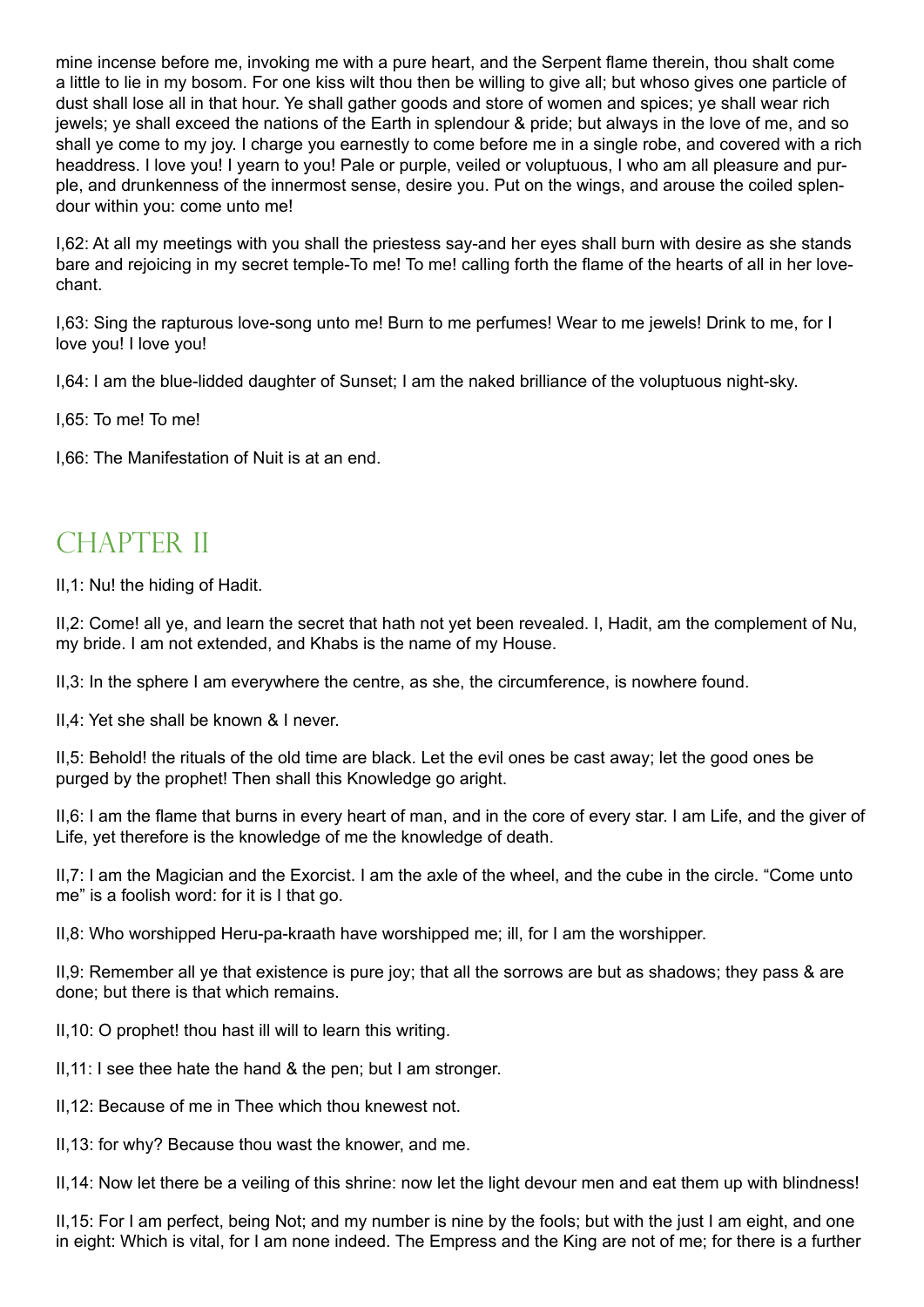secret.

II,16: I am the Empress & the Hierophant. Thus eleven, as my bride is eleven.

II,17:

Hear me, ye people of sighing! The sorrows of pain and regret Are left to the dead and the dying, The folk that not know me as yet.

II,18: These are dead, these fellows; they feel not. We are not for the poor and sad: the lords of the earth are our kinsfolk.

II,19: Is a God to live in a dog? No! but the highest are of us. They shall rejoice, our chosen: who sorroweth is not of us.

II,20: Beauty and strength, leaping laughter and delicious languor, force and fire, are of us.

II,21: We have nothing with the outcast and the unfit: let them die in their misery. For they feel not. Compassion is the vice of kings: stamp down the wretched & the weak: this is the law of the strong: this is our law and the joy of the world. Think not, o king, upon that lie: That Thou Must Die: verily thou shalt not die, but live. Now let it be understood: If the body of the King dissolve, he shall remain in pure ecstasy for ever. Nuit! Hadit! Ra-Hoor-Khuit! The Sun, Strength & Sight, Light; these are for the servants of the Star & the Snake.

II,22: I am the Snake that giveth Knowledge & Delight and bright glory, and stir the hearts of men with drunkenness. To worship me take wine and strange drugs whereof I will tell my prophet, & be drunk thereof! They shall not harm ye at all. It is a lie, this folly against self. The exposure of innocence is a lie. Be strong, o man! lust, enjoy all things of sense and rapture: fear not that any God shall deny thee for this.

II,23: I am alone: there is no God where I am.

II,24: Behold! these be grave mysteries; for there are also of my friends who be hermits. Now think not to find them in the forest or on the mountain; but in beds of purple, caressed by magnificent beasts of women with large limbs, and fire and light in their eyes, and masses of flaming hair about them; there shall ye find them. Ye shall see them at rule, at victorious armies, at all the joy; and there shall be in them a joy a million times greater than this. Beware lest any force another, King against King! Love one another with burning hearts; on the low men trample in the fierce lust of your pride, in the day of your wrath.

II,25: Ye are against the people, O my chosen!

II,26: I am the secret Serpent coiled about to spring: in my coiling there is joy. If I lift up my head, I and my Nuit are one. If I droop down mine head, and shoot forth venom, then is rapture of the earth, and I and the earth are one.

II,27: There is great danger in me; for who doth not understand these runes shall make a great miss. He shall fall down into the pit called Because, and there he shall perish with the dogs of Reason.

II,28: Now a curse upon Because and his kin!

- II,29: May Because be accursed for ever!
- II,30: If Will stops and cries Why, invoking Because, then Will stops & does nought.
- II,31: If Power asks why, then is Power weakness.
- II,32: Also reason is a lie; for there is a factor infinite & unknown; & all their words are skew-wise.
- II,33: Enough of Because! Be he damned for a dog!
- II,34: But ye, o my people, rise up & awake!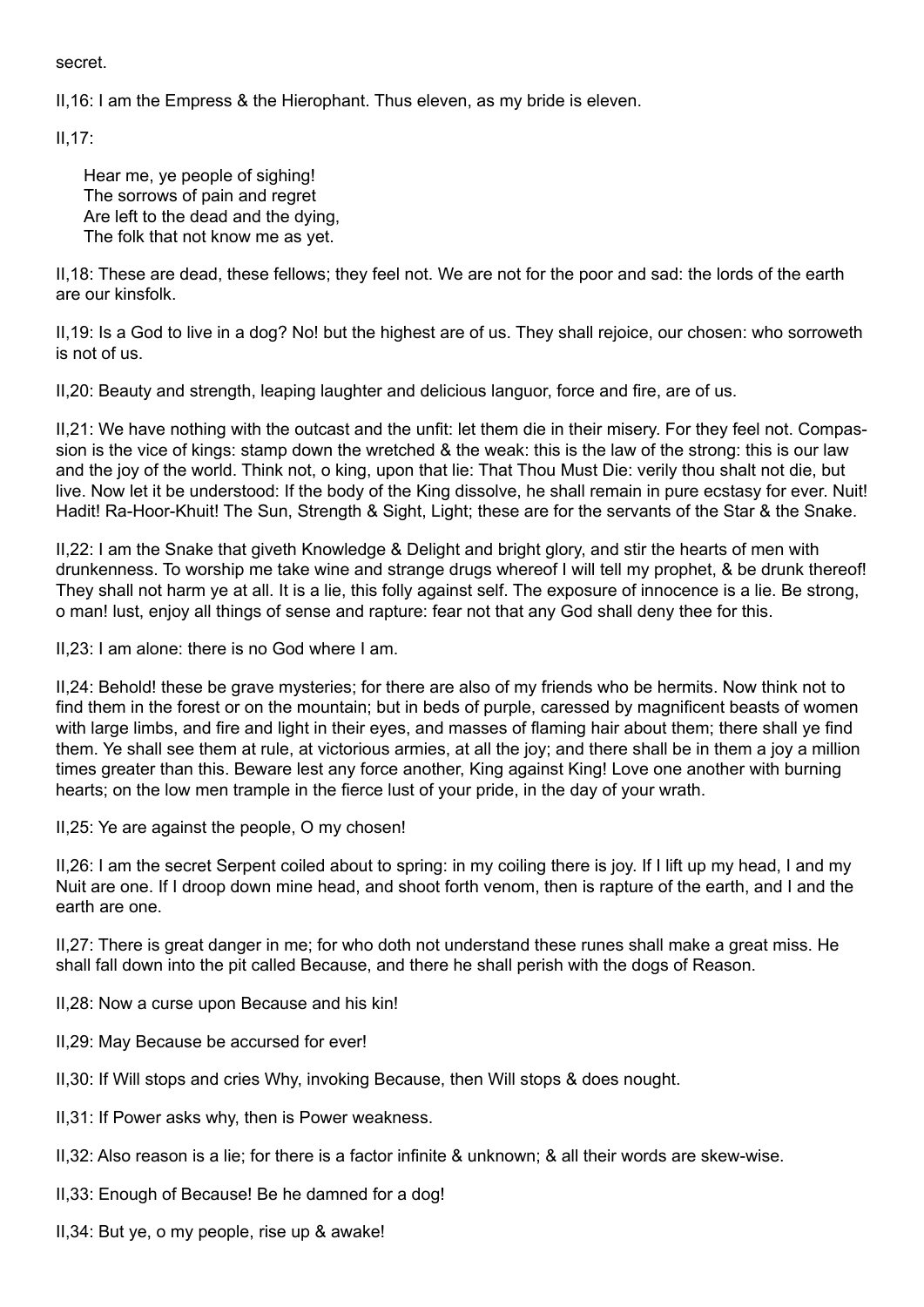II,35: Let the rituals be rightly performed with joy & beauty!

II,36: There are rituals of the elements and feasts of the times.

II,37: A feast for the first night of the Prophet and his Bride!

II,38: A feast for the three days of the writing of the Book of the Law.

II,39: A feast for Tahuti and the child of the Prophet-secret, O Prophet!

II,40: A feast for the Supreme Ritual, and a feast for the Equinox of the Gods.

II,41: A feast for fire and a feast for water; a feast for life and a greater feast for death!

II,42: A feast every day in your hearts in the joy of my rapture!

II,43: A feast every night unto Nu, and the pleasure of uttermost delight!

II,44: Aye! feast! rejoice! there is no dread hereafter. There is the dissolution, and eternal ecstasy in the kisses of Nu.

II,45: There is death for the dogs.

II,46: Dost thou fail? Art thou sorry? Is fear in thine heart?

II,47: Where I am these are not.

II,48: Pity not the fallen! I never knew them. I am not for them. I console not: I hate the consoled & the consoler.

II,49: I am unique & conqueror. I am not of the slaves that perish. Be they damned & dead! Amen. [This is of the 4: there is a fifth who is invisible, & therein am I as a babe in an egg.]

II,50: Blue am I and gold in the light of my bride: but the red gleam is in my eyes; & my spangles are purple & green.

II,51: Purple beyond purple: it is the light higher than eyesight.

II,52: There is a veil: that veil is black. It is the veil of the modest woman; it is the veil of sorrow, & the pall of death: this is none of me. Tear down that lying spectre of the centuries: veil not your vices in virtuous words: these vices are my service; ye do well, & I will reward you here and hereafter.

II,53: Fear not, o prophet, when these words are said, thou shalt not be sorry. Thou art emphatically my chosen; and blessed are the eyes that thou shalt look upon with gladness. But I will hide thee in a mask of sorrow: they that see thee shall fear thou art fallen: but I lift thee up.

II,54: Nor shall they who cry aloud their folly that thou meanest nought avail; thou shall reveal it: thou availest: they are the slaves of because: They are not of me. The stops as thou wilt; the letters? change them not in style or value!

II,55: Thou shalt obtain the order & value of the English Alphabet; thou shalt find new symbols to attribute them unto.

II,56: Begone! ye mockers; even though ye laugh in my honour ye shall laugh not long: then when ye are sad know that I have forsaken you.

II,57: He that is righteous shall be righteous still; he that is filthy shall be filthy still.

II,58: Yea! deem not of change: ye shall be as ye are, & not other. Therefore the kings of the earth shall be Kings for ever: the slaves shall serve. There is none that shall be cast down or lifted up: all is ever as it was. Yet there are masked ones my servants: it may be that yonder beggar is a King. A King may choose his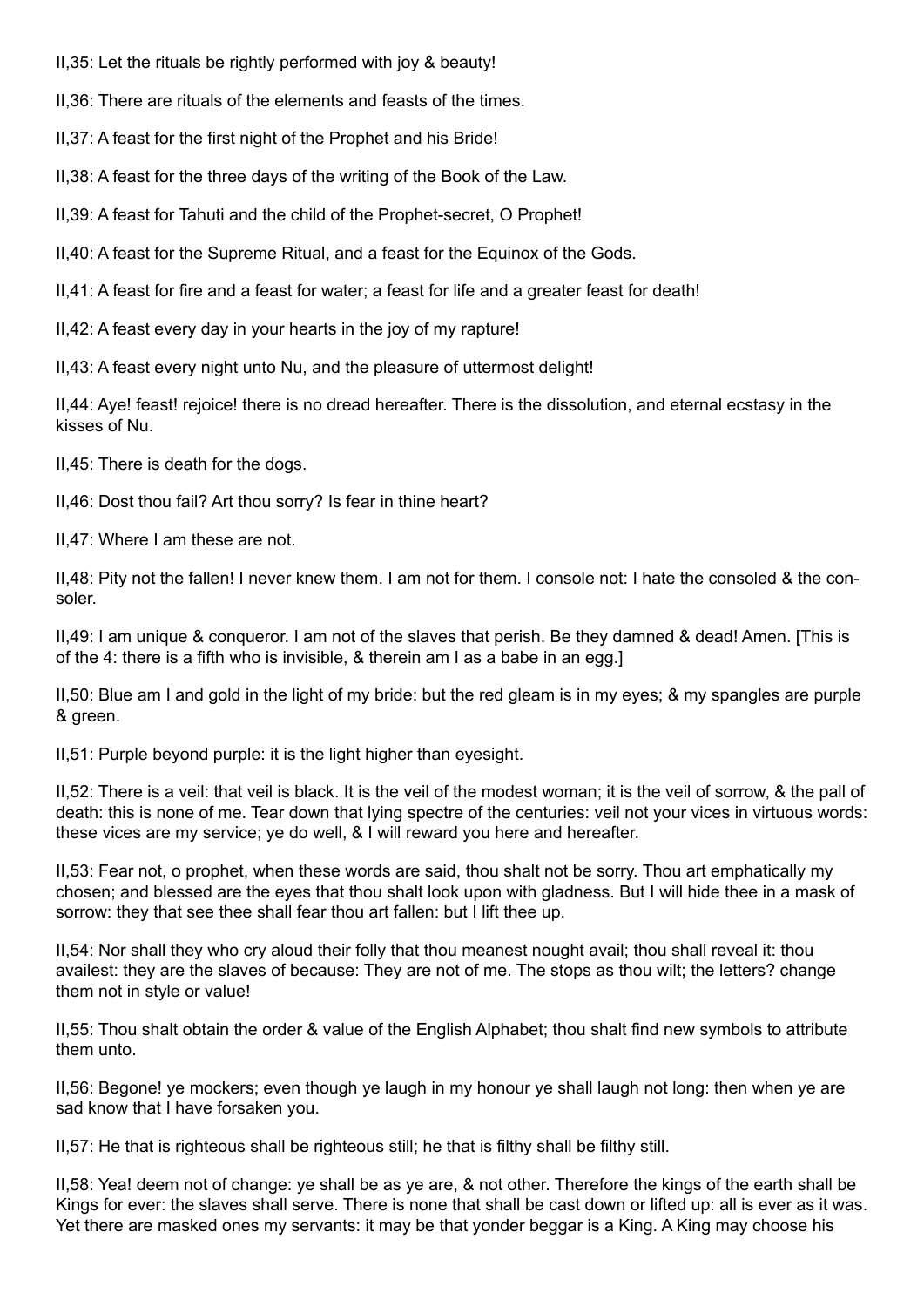garment as he will: there is no certain test: but a beggar cannot hide his poverty.

II,59: Beware therefore! Love all, lest perchance is a King concealed! Say you so? Fool! If he be a King, thou canst not hurt him.

II,60: Therefore strike hard & low, and to hell with them, master!

II,61: There is a light before thine eyes, o prophet, a light undesired, most desirable.

II,62: I am uplifted in thine heart; and the kisses of the stars rain hard upon thy body.

II,63: Thou art exhaust in the voluptuous fullness of the inspiration; the expiration is sweeter than death, more rapid and laughterful than a caress of Hell's own worm.

II,64: Oh! thou art overcome: we are upon thee; our delight is all over thee: hail! hail: prophet of Nu! prophet of Had! prophet of Ra-Hoor-Khu! Now rejoice! now come in our splendour & rapture! Come in our passionate peace, & write sweet words for the Kings!

II,65: I am the Master: thou art the Holy Chosen One.

II,66: Write, & find ecstasy in writing! Work, & be our bed in working! Thrill with the joy of life & death! Ah! thy death shall be lovely: whoso seeth it shall be glad. Thy death shall be the seal of the promise of our agelong love. Come! lift up thine heart & rejoice! We are one; we are none.

II,67: Hold! Hold! Bear up in thy rapture; fall not in swoon of the excellent kisses!

II,68: Harder! Hold up thyself! Lift thine head! breathe not so deep-die!

II,69: Ah! Ah! What do I feel? Is the word exhausted?

II,70: There is help & hope in other spells. Wisdom says: be strong! Then canst thou bear more joy. Be not animal; refine thy rapture! If thou drink, drink by the eight and ninety rules of art: if thou love, exceed by delicacy; and if thou do aught joyous, let there be subtlety therein!

II,71: But exceed! exceed!

II,72: Strive ever to more! and if thou art truly mine-and doubt it not, an if thou art ever joyous!-death is the crown of all.

II,73: Ah! Ah! Death! Death! thou shalt long for death. Death is forbidden, o man, unto thee.

II,74: The length of thy longing shall be the strength of its glory. He that lives long & desires death much is ever the King among the Kings.

II,75: Aye! listen to the numbers & the words:

II,76: 4 6 3 8 A B K 2 4 A L G M O R 3 Y X 24 89 R P S T O V A L. What meaneth this, o prophet? Thou knowest not; nor shalt thou know ever. There cometh one to follow thee: he shall expound it. But remember, o chosen one, to be me; to follow the love of Nu in the star-lit heaven; to look forth upon men, to tell them this glad word.

II,77: O be thou proud and mighty among men!

II,78: Lift up thyself! for there is none like unto thee among men or among Gods! Lift up thyself, o my prophet, thy stature shall surpass the stars. They shall worship thy name, foursquare, mystic, wonderful, the number of the man; and the name of thy house 418.

II,79: The end of the hiding of Hadit; and blessing & worship to the prophet of the lovely Star!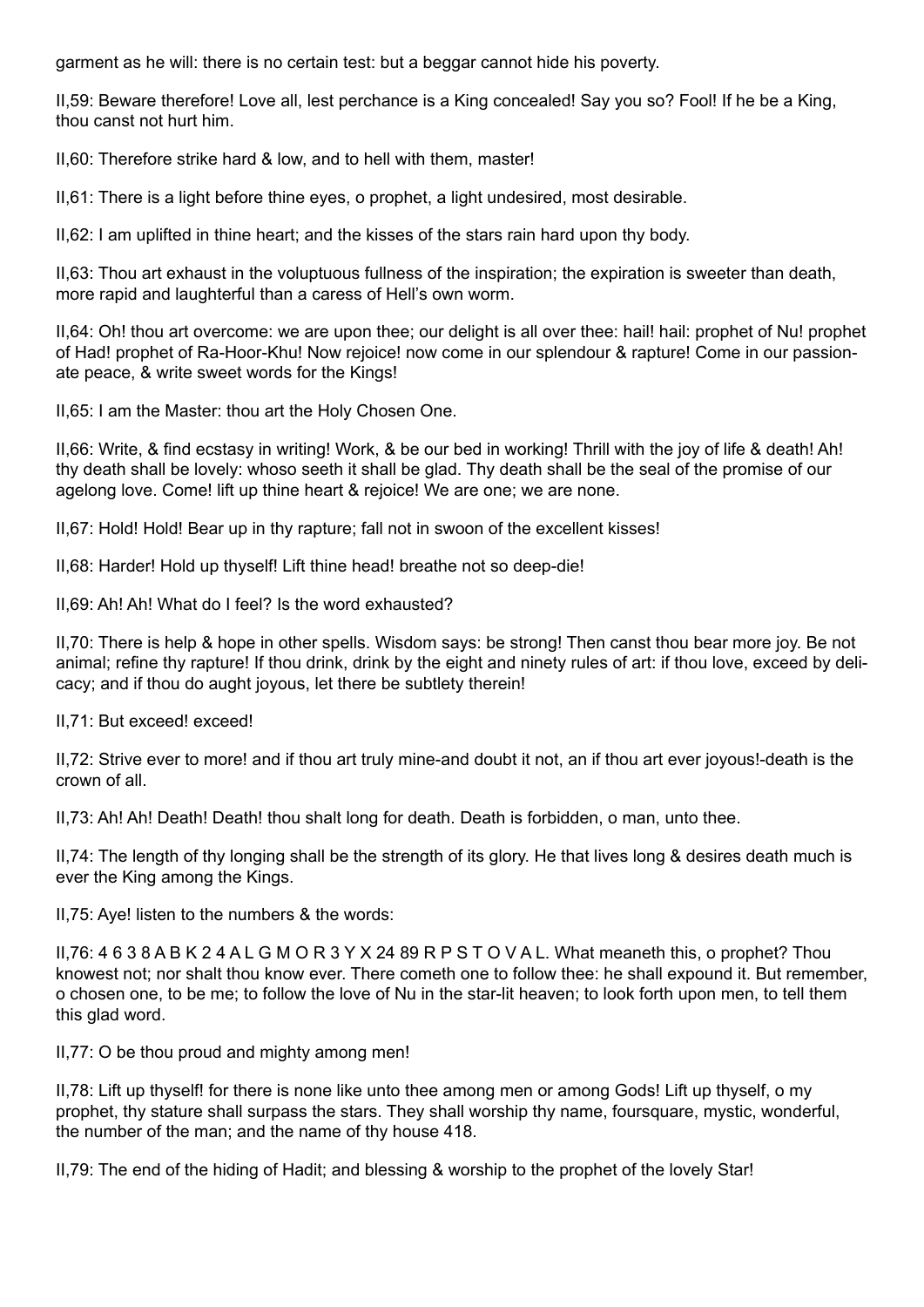## **CHAPTER III**

III,1: Abrahadabra! the reward of Ra Hoor Khut.

III,2: There is division hither homeward; there is a word not known. Spelling is defunct; all is not aught. Beware! Hold! Raise the spell of Ra-Hoor-Khuit!

III,3: Now let it be first understood that I am a god of War and of Vengeance. I shall deal hardly with them.

III,4: Choose ye an island!

III,5: Fortify it!

III,6: Dung it about with enginery of war!

III,7: I will give you a war-engine.

III,8: With it ye shall smite the peoples; and none shall stand before you.

III,9: Lurk! Withdraw! Upon them! this is the Law of the Battle of Conquest: thus shall my worship be about my secret house.

III,10: Get the stele of revealing itself; set it in thy secret temple-and that temple is already aright disposed- & it shall be your Kiblah for ever. It shall not fade, but miraculous colour shall come back to it day after day. Close it in locked glass for a proof to the world.

III,11: This shall be your only proof. I forbid argument. Conquer! That is enough. I will make easy to you the abstruction from the ill-ordered house in the Victorious City. Thou shalt thyself convey it with worship, o prophet, though thou likest it not. Thou shalt have danger & trouble. Ra-Hoor-Khu is with thee. Worship me with fire & blood; worship me with swords & with spears. Let the woman be girt with a sword before me: let blood flow to my name. Trample down the Heathen; be upon them, o warrior, I will give you of their flesh to eat!

III,12: Sacrifice cattle, little and big: after a child.

III,13: But not now.

III,14: Ye shall see that hour, o blessed Beast, and thou the Scarlet Concubine of his desire!

III,15: Ye shall be sad thereof.

III,16: Deem not too eagerly to catch the promises; fear not to undergo the curses. Ye, even ye, know not this meaning all.

III,17: Fear not at all; fear neither men nor Fates, nor gods, nor anything. Money fear not, nor laughter of the folk folly, nor any other power in heaven or upon the earth or under the earth. Nu is your refuge as Hadit your light; and I am the strength, force, vigour, of your arms.

III,18: Mercy let be off: damn them who pity! Kill and torture; spare not; be upon them!

III,19: That stele they shall call the Abomination of Desolation; count well its name, & it shall be to you as 718.

III,20: Why? Because of the fall of Because, that he is not there again.

III,21: Set up my image in the East: thou shalt buy thee an image which I will show thee, especial, not unlike the one thou knowest. And it shall be suddenly easy for thee to do this.

III,22: The other images group around me to support me: let all be worshipped, for they shall cluster to exalt me. I am the visible object of worship; the others are secret; for the Beast & his Bride are they: and for the winners of the Ordeal x. What is this? Thou shalt know.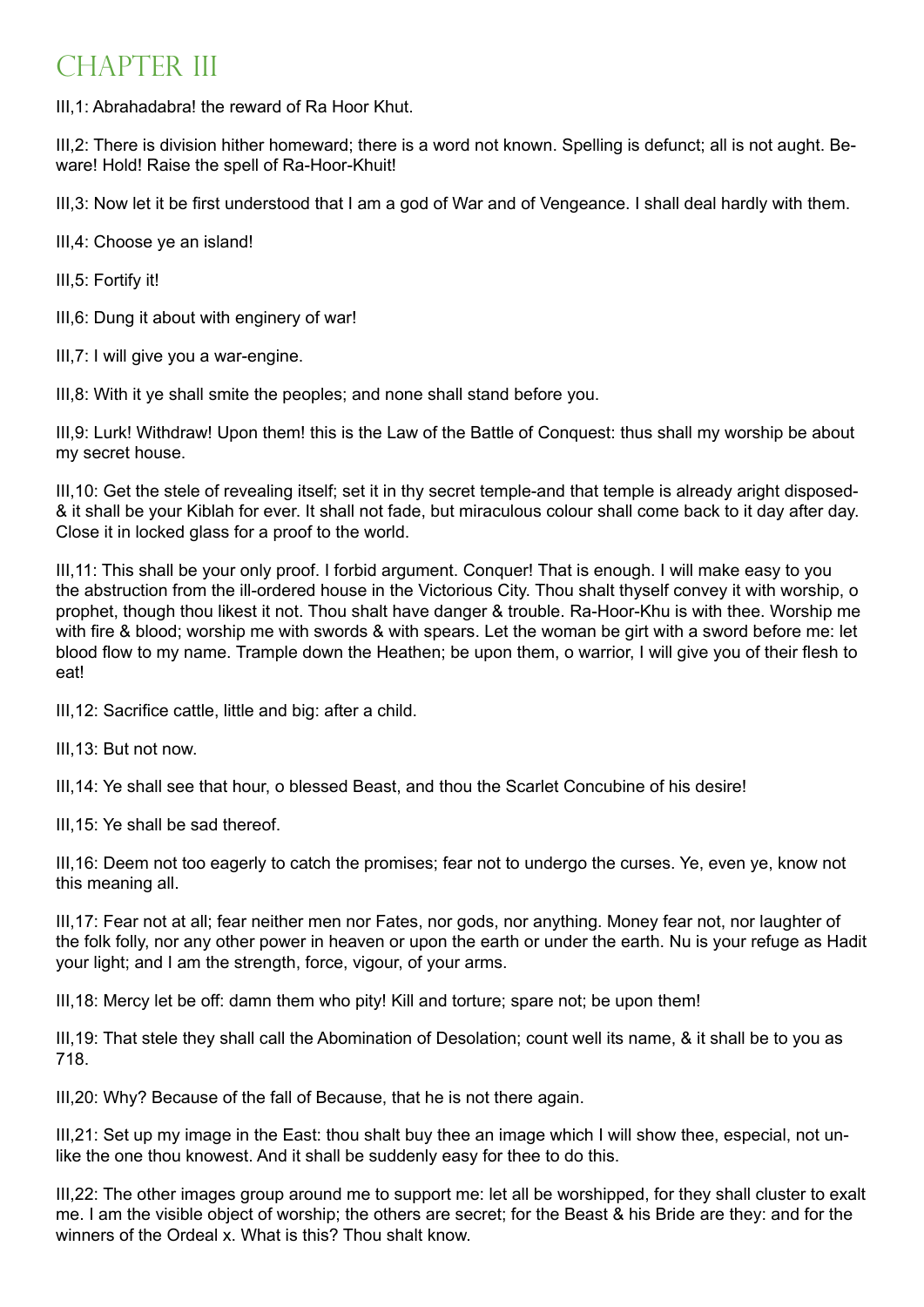III,23: For perfume mix meal & honey & thick leavings of red wine: then oil of Abramelin and olive oil, and afterward soften & smooth down with rich fresh blood.

III,24: The best blood is of the moon, monthly: then the fresh blood of a child, or dropping from the host of heaven: then of enemies; then of the priest or of the worshippers: last of some beast, no matter what.

III,25: This burn: of this make cakes & eat unto me. This hath also another use; let it be laid before me, and kept thick with perfumes of your orison: it shall become full of beetles as it were and creeping things sacred unto me.

III,26: These slay, naming your enemies; & they shall fall before you.

III,27: Also these shall breed lust & power of lust in you at the eating thereof.

III,28: Also ye shall be strong in war.

III,29: Moreover, be they long kept, it is better; for they swell with my force. All before me.

III,30: My altar is of open brass work: burn thereon in silver or gold!

III,31: There cometh a rich man from the West who shall pour his gold upon thee.

III,32: From gold forge steel!

III,33: Be ready to fly or to smite!

III,34: But your holy place shall be untouched throughout the centuries: though with fire and sword it be burnt down & shattered, yet an invisible house there standeth, and shall stand until the fall of the Great Equinox; when Hrumachis shall arise and the double-wanded one assume my throne and place. Another prophet shall arise, and bring fresh fever from the skies; another woman shall awake the lust & worship of the Snake; another soul of God and beast shall mingle in the globed priest; another sacrifice shall stain the tomb; another king shall reign; and blessing no longer be poured To the Hawk-headed mystical Lord!

III,35: The half of the word of Heru-ra-ha, called Hoor-pa-kraat and Ra-Hoor-Khut.

III,36: Then said the prophet unto the God:

III,37: I adore thee in the song-

I am the Lord of Thebes,and I The inspired forth-speaker of Mentu; For me unveils the veiled sky, The self-slain Ankh-af-na-khonsu Whose words are truth. I invoke, I greet Thy presence, O R-Hoor-Khuit!

Unity uttermost showed! I adore the might of Thy breath, Supreme and terrible God, Who makest the gods and death To tremble before Thee - I, I adore thee!

Appear on the throne of Ra! Open the ways of the Khu! Lighten the ways of the Ka! The ways of the Khabs run through To stir me or still me! Aum! let it fill me!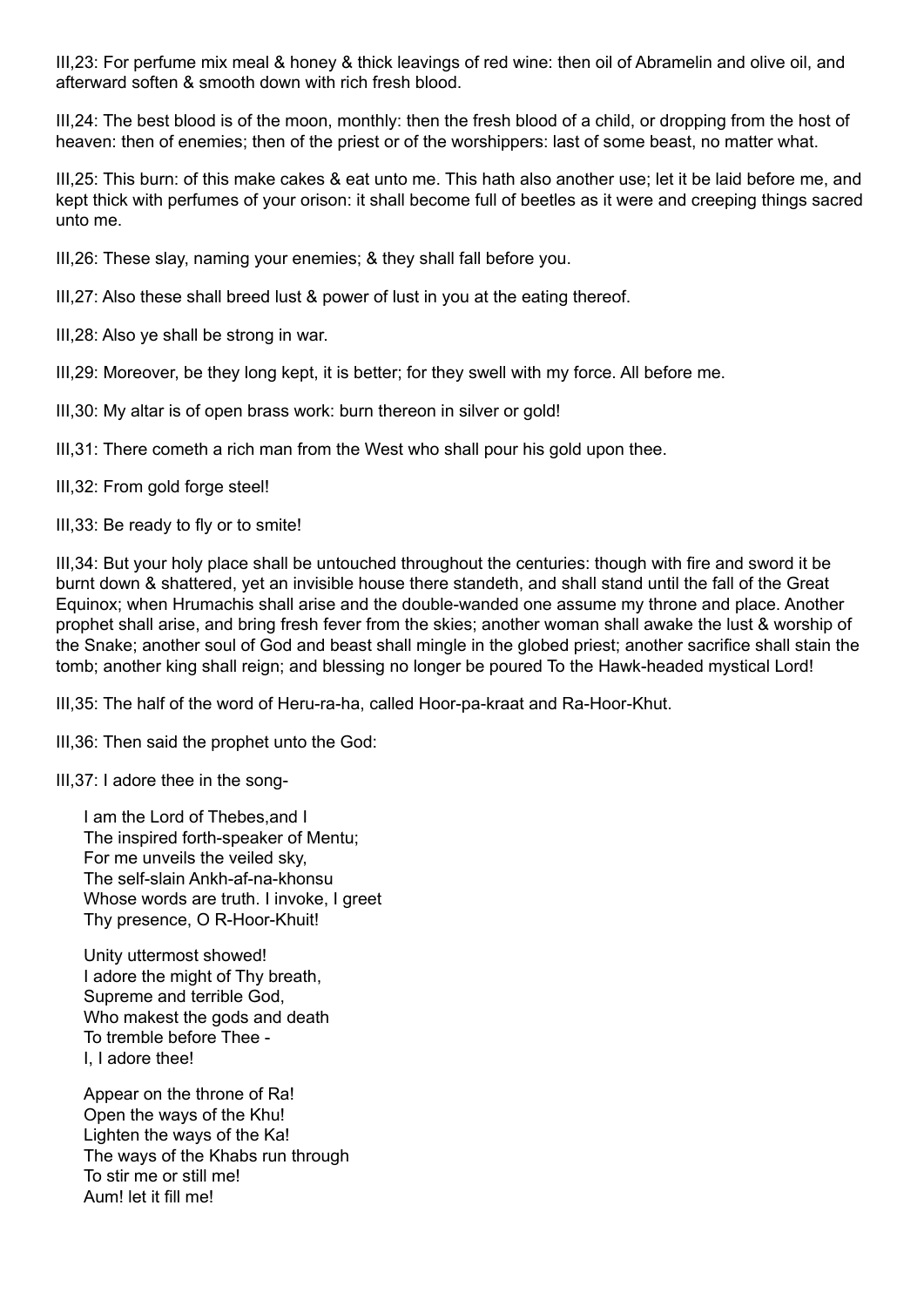III,38: So that thy light is in me; & its red flame is as a sword in my hand to push thy order. There is a secret door that I shall make to establish thy way in all the quarters, (these are the adorations, as thou hast written), as it is said:

The light is mine; its rays consume Me: I have made a secret door Into the House of Ra and Tum, Of Khephra and of Ahathoor. I am thy Theban, O Mentu, The prophet Ankh-af-na-khonsu!

By Bes-na-Maut my breast I beat; By wise Ta-Nech I weave my spell. Show thy star-splendour, O Nuit! Bid me within thine House to dwell, O winged snake of light, Hadit! Abide with me, Ra-Hoor-Khuit!

III,39: All this and a book to say how thou didst come hither and a reproduction of this ink and paper for ever -- for in it is the word secret & not only in the English -- and thy comment upon this the Book of the Law shall be printed beautifully in red ink and black upon beautiful paper made by hand; and to each man and woman that thou meetest, were it but to dine or to drink at them, it is the Law to give. Then they shall chance to abide in this bliss or no; it is no odds. Do this quickly!

III,40: But the work of the comment? That is easy; and Hadit burning in thy heart shall make swift and secure thy pen.

III,41: Establish at thy Kaaba a clerk-house: all must be done well and with business way.

III,42: The ordeals thou shalt oversee thyself, save only the blind ones. Refuse none, but thou shalt know & destroy the traitors. I am Ra-Hoor-Khuit; and I am powerful to protect my servant. Success is thy proof: argue not; convert not; talk not overmuch! Them that seek to entrap thee, to overthrow thee, them attack without pity or quarter; & destroy them utterly. Swift as a trodden serpent turn and strike! Be thou yet deadlier than he! Drag down their souls to awful torment: laugh at their fear: spit upon them!

III,43: Let the Scarlet Woman beware! If pity and compassion and tenderness visit her heart; if she leave my work to toy with old sweetnesses; then shall my vengeance be known. I will slay me her child: I will alienate her heart: I will cast her out from men: as a shrinking and despised harlot shall she crawl through dusk wet streets, and die cold and an-hungered.

III,44: But let her raise herself in pride! Let her follow me in my way! Let her work the work of wickedness! Let her kill her heart! Let her be loud and adulterous; let her be covered with jewels, and rich garments, and let her be shameless before all men!

III,45: Then will I lift her to pinnacles of power: then will I breed from her a child mightier than all the kings of the earth. I will fill her with joy: with my force shall she see & strike at the worship of Nu: she shall achieve Hadit.

III,46: I am the warrior Lord of the Forties: the Eighties cower before me, & are abased. I will bring you to victory & joy: I will be at your arms in battle & ye shall delight to slay. Success is your proof; courage is your armour; go on, go on, in my strength; & ye shall turn not back for any!

III,47: This book shall be translated into all tongues: but always with the original in the writing of the Beast; for in the chance shape of the letters and their position to one another: in these are mysteries that no Beast shall divine. Let him not seek to try: but one cometh after him, whence I say not, who shall discover the Key of it all. Then this line drawn is a key: then this circle squared in its failure is a key also. And Abrahadabra. It shall be his child and that strangely. Let him not seek after this; for thereby alone can he fall from it.

III,48: Now this mystery of the letters is done, and I want to go on to the holier place.